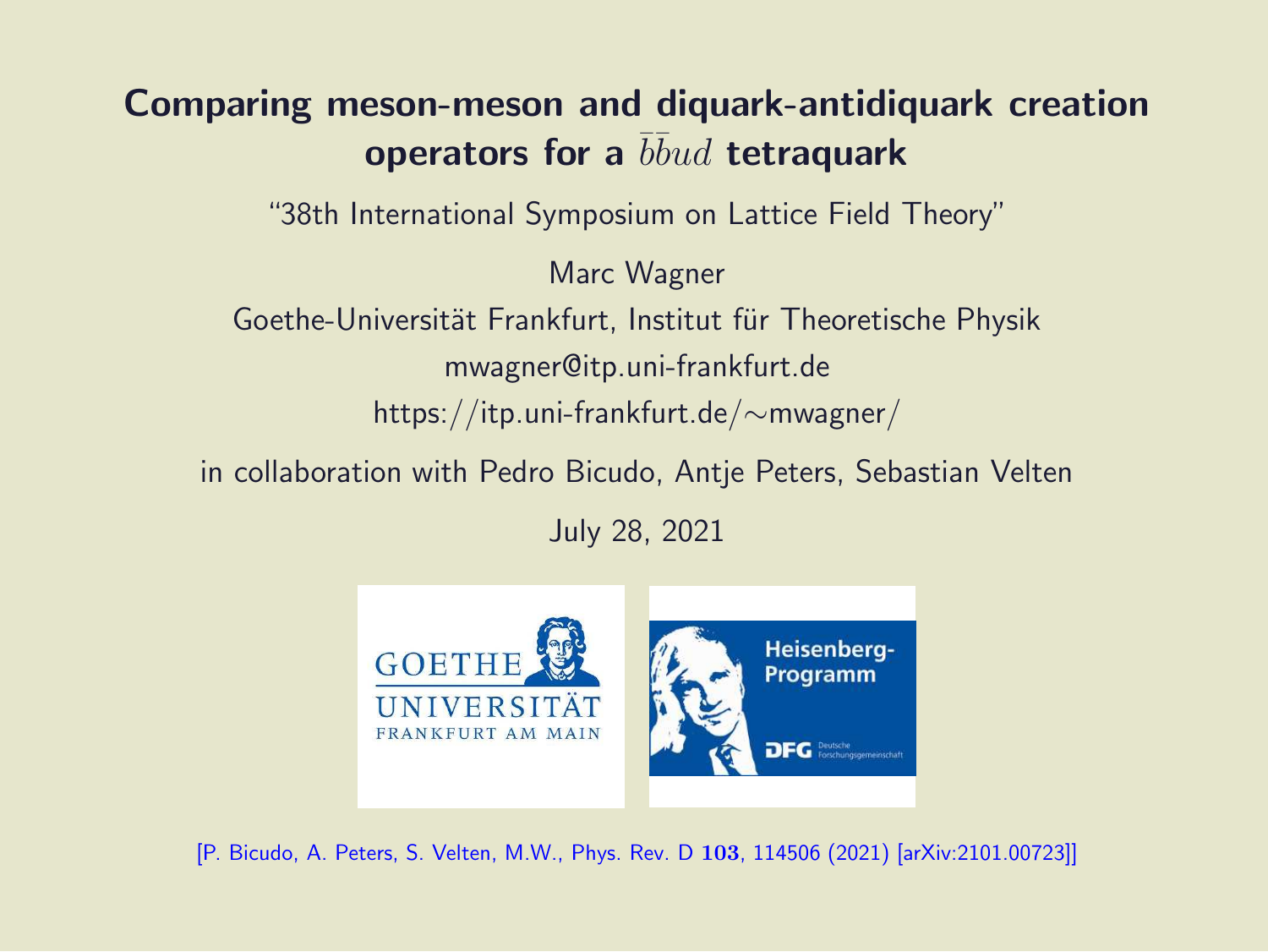#### Basic idea: lattice QCD + BO

- $\bullet$  Study heavy-heavy-light-light tetraquarks  $\bar{b}\bar{b}qq$  in two steps.
	- (1) Compute potentials of two static quarks  $b\bar{b}$  in the presence of two lighter quarks  $qq$   $(q \in \{u, d, s, c\})$  using lattice QCD.
	- (2) Check, whether these potentials are sufficiently attractive to host bound states or resonances ( $\rightarrow$  tetraquarks) by using techniques from quantum mechanics and scattering theory.
	- $((1) + (2) \rightarrow$  Born-Oppenheimer approximation).

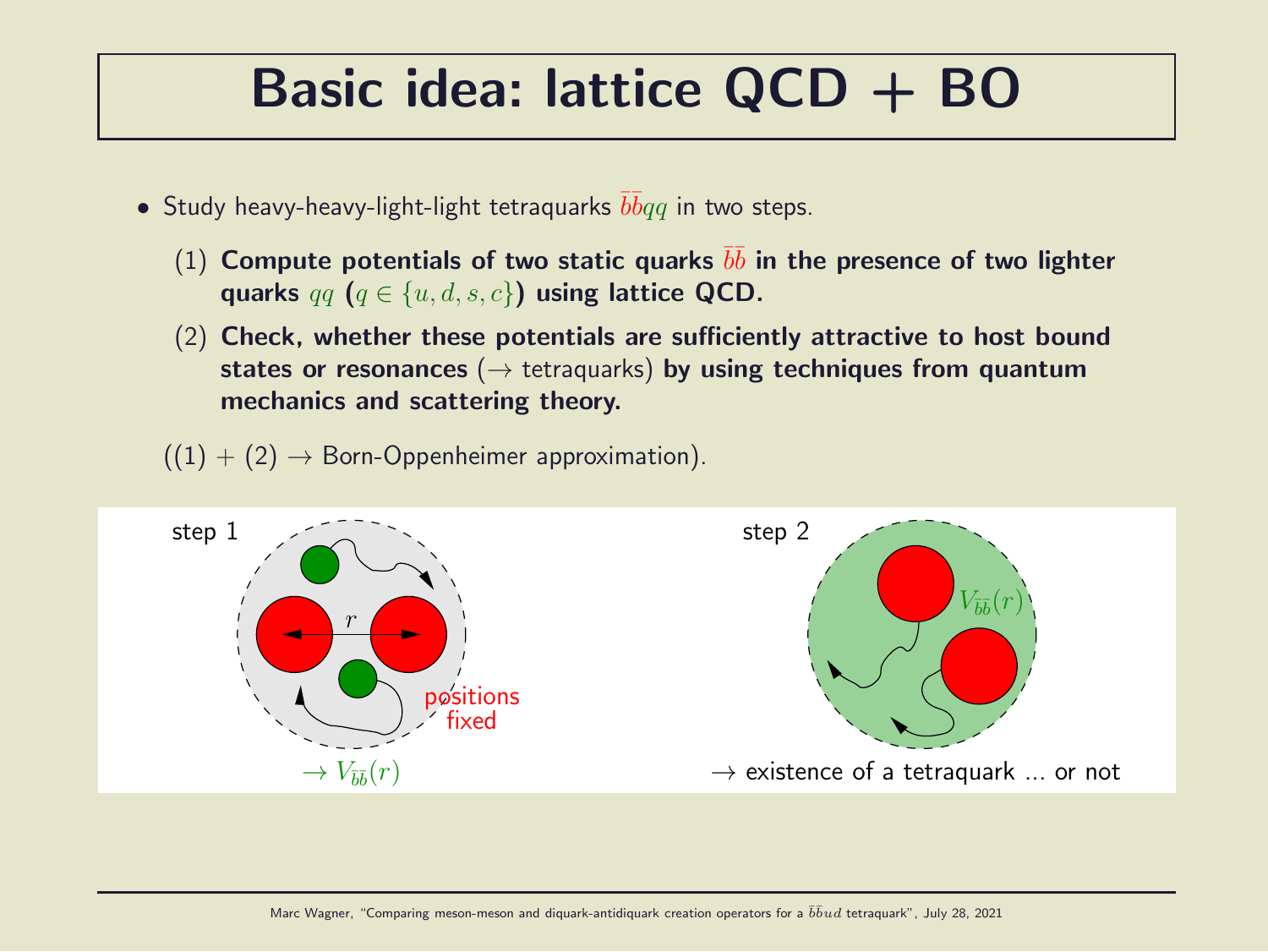### Previous work on  $\overline{b} \overline{b} q q$  tetraquarks

- Lattice QCD static potentials and Born-Oppenheimer approximation. [W. Detmold, K. Orginos, M. J. Savage, Phys. Rev. D 76, 114503 (2007) [arXiv:hep-lat/0703009]] [M.W., PoS LATTICE2010, 162 (2010) [arXiv:1008.1538]] [G. Bali, M. Hetzenegger, PoS LATTICE2010, 142 (2010) [arXiv:1011.0571]] [P. Bicudo, M.W., Phys. Rev. D 87, 114511 (2013) [arXiv:1209.6274]] [Z. S. Brown, K. Orginos, Phys. Rev. D 86, 114506 (2012) [arXiv:1210.1953]] [P. Bicudo, K. Cichy, A. Peters, B. Wagenbach, M.W., Phys. Rev. D 92, 014507 (2015) [arXiv:1505.00613]] [P. Bicudo, K. Cichy, A. Peters, M.W., Phys. Rev. D 93, 034501 (2016) [arXiv:1510.03441]] [P. Bicudo, J. Scheunert, M.W., Phys. Rev. D 95, 034502 (2017) [arXiv:1612.02758]]
	- [P. Bicudo, M. Cardoso, A. Peters, M. Pflaumer, M.W., Phys. Rev. D 96, 054510 (2017) [arXiv:1704.02383]]
	- [P. Bicudo, A. Peters, S. Velten, M.W., Phys. Rev. D 103, 114506 (2021) [arXiv:2101.00723]]
- Full lattice QCD (b quarks with Non Relativistic QCD) [list not complete]: [A. Francis, R. J. Hudspith, R. Lewis, K. Maltman, Phys. Rev. Lett. 118, 142001 (2017) [arXiv:1607.05214 [hep-lat]]]
	- [P. Junnarkar, N. Mathur, M. Padmanath, Phys. Rev. D 99, 034507 (2019) [arXiv:1810.12285 [hep-lat]]]
	- [L. Leskovec, S. Meinel, M. Pflaumer, M.W., Phys. Rev. D 100, 014503 (2019) [arXiv:1904.04197] [hep-lat]]]
- Other approches: quark models, effective field theories, QCD sum rules ... [list not complete]: [M. Karliner, J. L. Rosner, Phys. Rev. Lett. 119, 202001 (2017) [arXiv:1707.07666]]
	- [E. J. Eichten, C. Quigg, Phys. Rev. Lett. 119, 202002 (2017) [arXiv:1707.09575]]
	- [Z. G. Wang, Acta Phys. Polon. B 49, 1781 (2018) [arXiv:1708.04545]]
	- [W. Park, S. Noh, S. H. Lee, Acta Phys. Polon. B 50, 1151-1157 (2019) [arXiv:1809.05257]]
	- [B. Wang, Z. W. Liu, X. Liu, Phys. Rev. D 99, 036007 (2019) [arXiv:1812.04457]]
	- [M. Z. Liu, T. W. Wu, M. Pavon Valderrama, J. J. Xie, L. S. Geng, Phys. Rev. D 99, 094018 (2019) [arXiv:1902.03044]]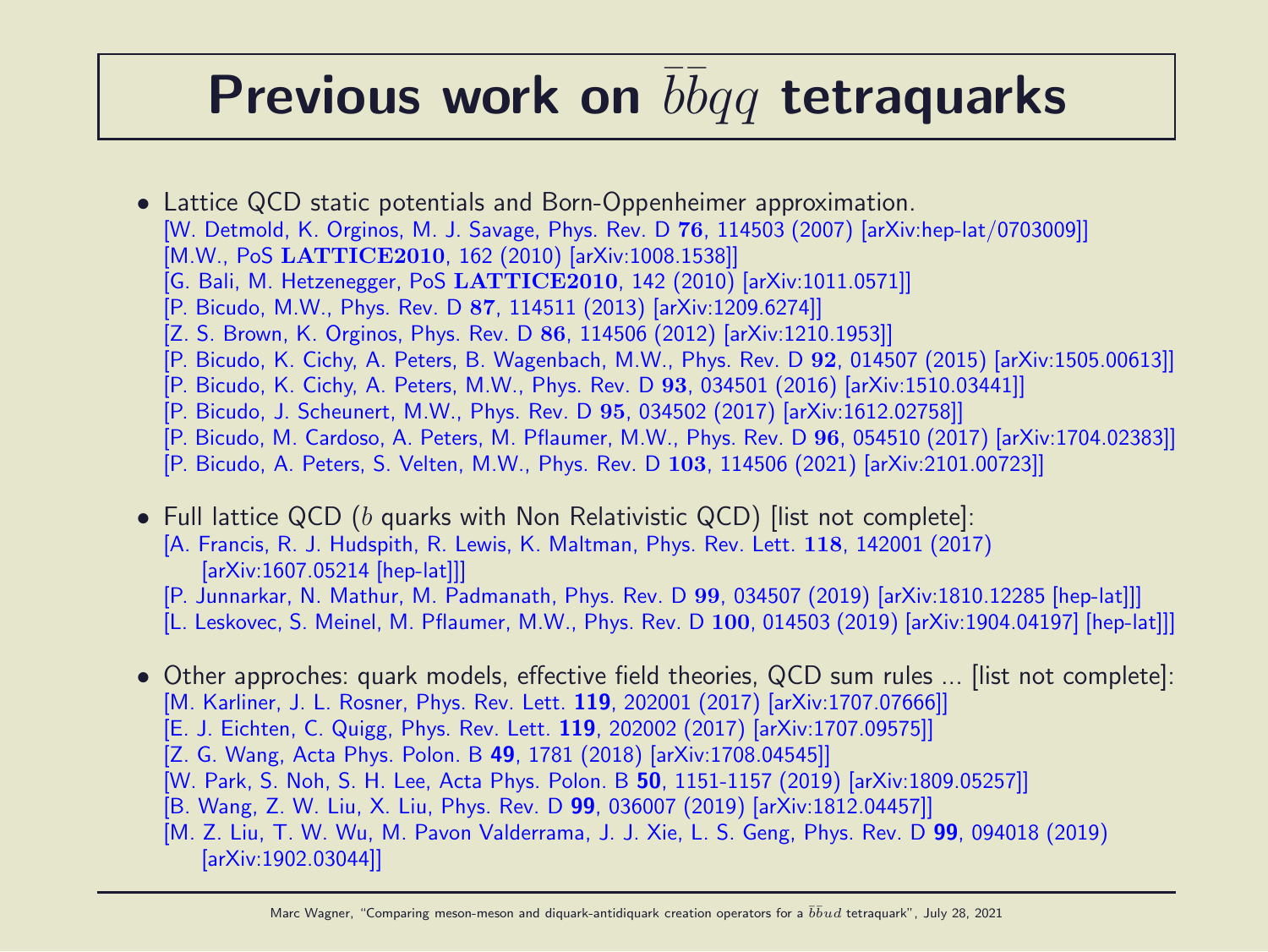#### **Outline**

- $\bullet$   $\bar{b}\bar{b}qq$  /  $BB$  potentials.
- Stable  $\bar{b} \bar{b} q q$  tetraquarks.
- $\bullet\,$  Structure of a  $\bar b\bar b qq$  tetraquark with quantum numbers  $I(J^P)=0(1^+)$  (meson-meson versus diquark-antidiquark structure).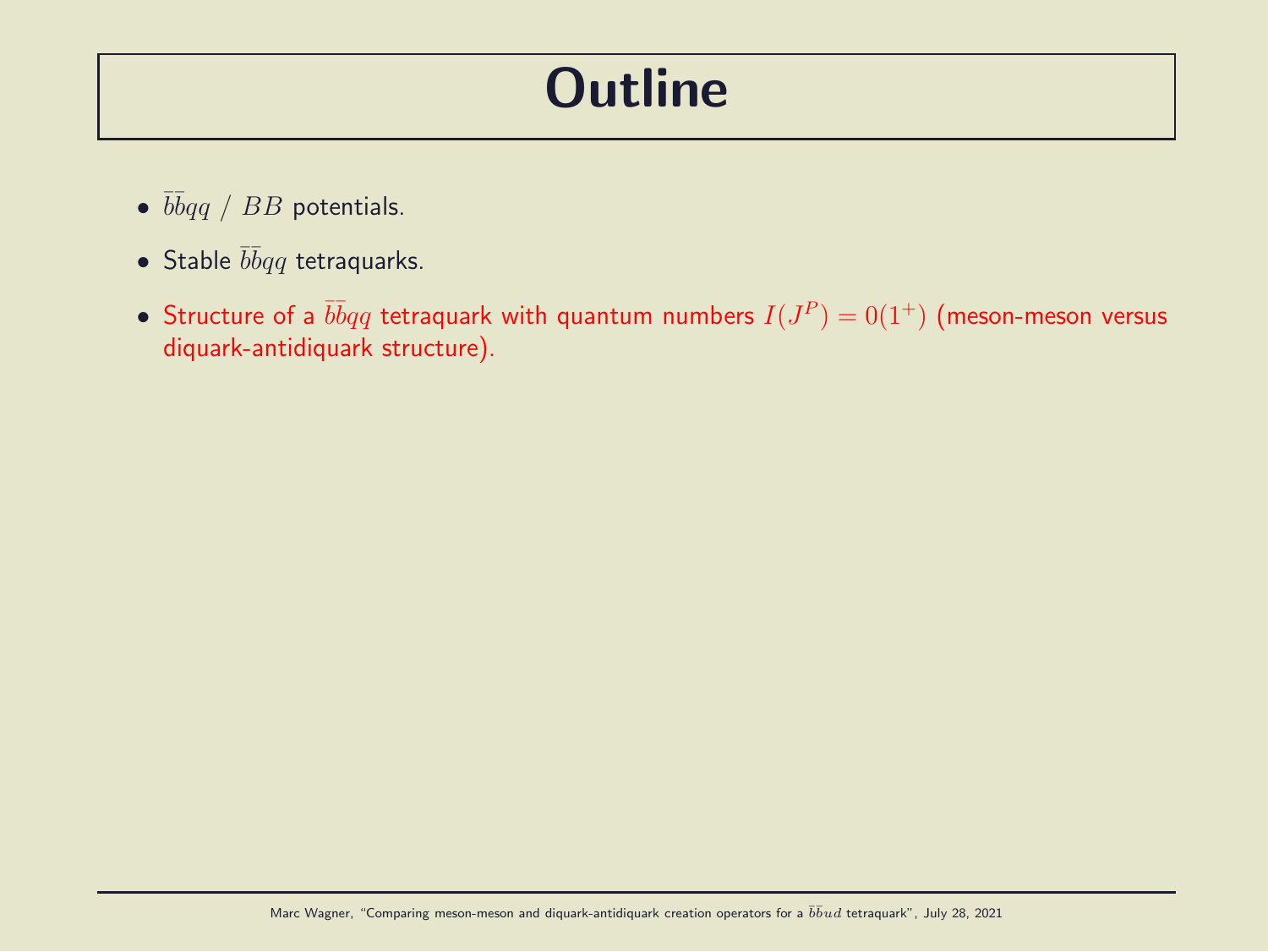# $\overline{b} \overline{b} q \overline{q}$  /  $BB$  potentials (1)

- $\bullet\,$  At large  $\bar b \bar b$  separation  $r$ , the four quarks will form two static-light mesons  $\bar b q$  and  $\bar b q.$
- $\bullet$  Spins of static antiquarks  $\bar b \bar b$  are irrelevant (they do not appear in the Hamiltonian).
- $\bullet\,$  Compute and study the dependence of  $\bar b \bar b$  potentials in the presence of  $qq$  on
	- the "light" quark flavors  $q \in \{u, d, s, c\}$  (isospin, flavor),
	- the "light" quark spin (the static quark spin is irrelevant),
	- $-$  the type of the meson  $B$ ,  $B^*$  and/or  $B^*_0$ ,  $B^*_1$  (parity).
	- $\rightarrow$  Many different channels: attractive as well as repulsive, different asymptotic values ...

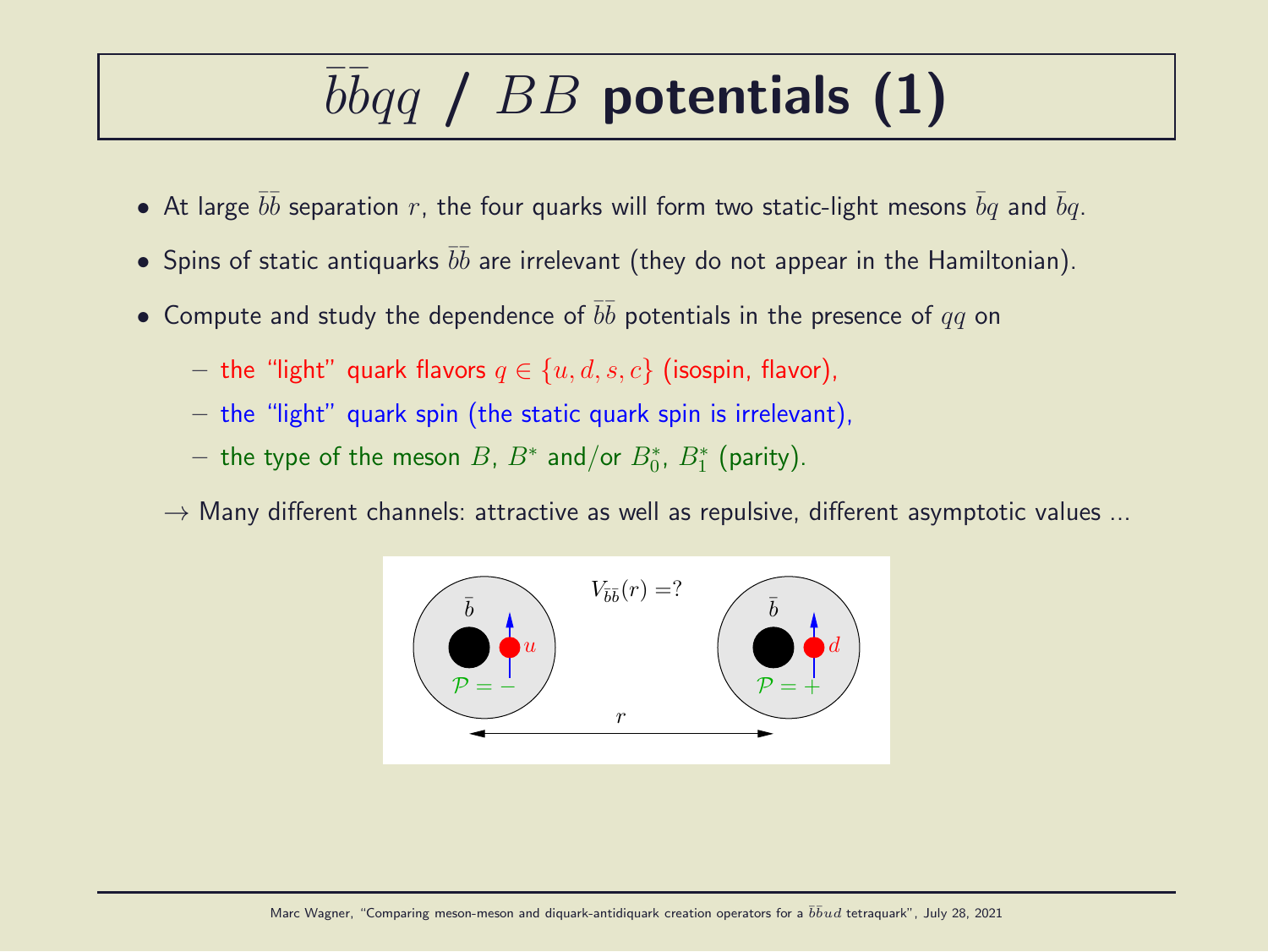# $\overline{b} \overline{b} q \overline{q}$  /  $BB$  potentials (2)

• To determine potentials, compute temporal correlation functions of operators

$$
\mathcal{O}_{BB,\Gamma} \quad = \quad 2N_{BB}(\mathcal{C}\Gamma)_{AB}(\mathcal{C}\tilde{\Gamma})_{CD} \Big( \bar{Q}_C^a(-{\bf r}/2) \psi^{(f)a}_A(-{\bf r}/2) \Big) \Big( \bar{Q}_D^b(+{\bf r}/2) \psi^{(f')b}_B(+{\bf r}/2) \Big).
$$

• The most attractive potential of a  $B^{(*)}B^*$  meson pair has  $(I, |j_z|, P, P_x) = (0, 0, +, -)$ :

$$
- C = \gamma_0 \gamma_2 \text{ (charge conjugation matrix)}.
$$
  
\n
$$
- \psi^{(f)} \psi^{(f')} = ud - du, \Gamma \in \{ (1 + \gamma_0) \gamma_5, (1 - \gamma_0) \gamma_5 \}.
$$
  
\n
$$
- \bar{Q} \bar{Q} = \bar{b} \bar{b}, \ \tilde{\Gamma} \in \{ (1 + \gamma_0) \gamma_5, (1 + \gamma_0) \gamma_j \} \text{ (irrelevant)}.
$$

• Parameterize lattice results by

$$
V_{qq,j_z,\mathcal{P},\mathcal{P}_x}(r) = -\frac{\alpha}{r} \exp\left(-\left(\frac{r}{d}\right)^p\right) + V_0
$$



(1-gluon exchange at small r; color screening at large r). [P. Bicudo, K. Cichy, A. Peters, M.W., Phys. Rev. D 93, 034501 (2016) [arXiv:1510.03441]]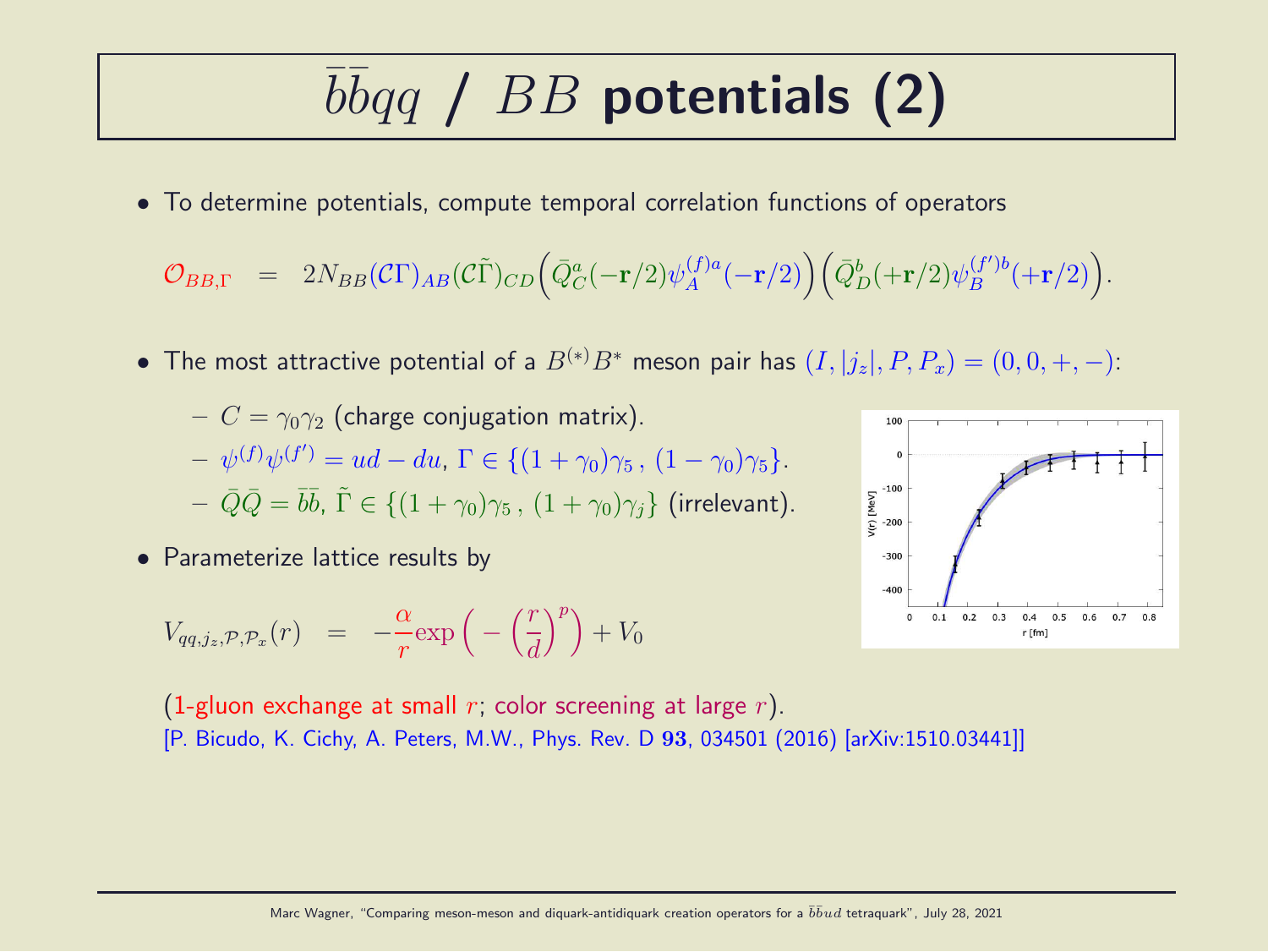### Stable  $\overline{b} \overline{b} q q$  tetraquarks

 $\bullet$  Solve the Schrödinger equation for the relative coordinate of the heavy quarks  $\bar b \bar b$  using the previously computed  $\bar b\bar b qq$  /  $BB$  potentials,

$$
\left(\frac{1}{m_b}\left(-\frac{d^2}{dr^2} + \frac{L(L+1)}{r^2}\right) + V_{qq,j_z,\mathcal{P},\mathcal{P}_x}(r) - 2m_{\rm sl}\right)R(r) = ER(r).
$$

- Possibly existing bound states, i.e.  $E < 0$ , indicate stable  $\overline{b} \overline{b} q q$  tetraquarks.
- $\bullet$  There is a bound state for orbital angular momentum  $L=0$  of  $\bar b \bar b$ :
	- − Binding energy  $-E = 38(18)$  MeV with respect to the  $BB^*$  threshold.
	- Quantum numbers:  $I(J^P) = 0(1^+).$
- No further bound states.
	- [P. Bicudo, M.W., Phys. Rev. D 87, 114511 (2013) [arXiv:1209.6274]]

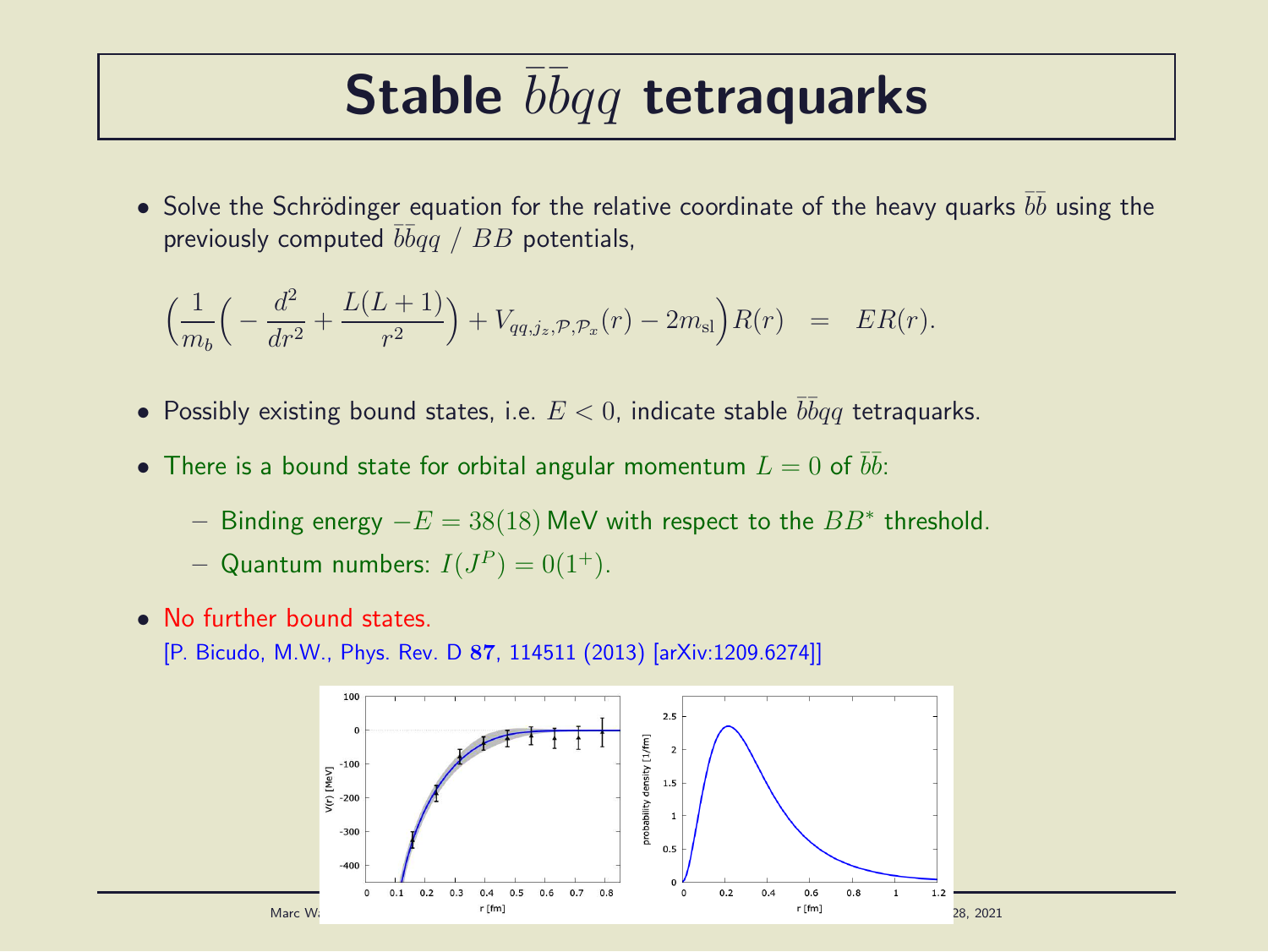## Structure of the  $\overline{b} \overline{b} q q$  tetraquark (1)

- Two types of operators, which probe the same sector: [P. Bicudo, A. Peters, S. Velten, M.W., Phys. Rev. D 103, 114506 (2021) [arXiv:2101.00723]]
	- Meson-meson operator  $(BB)$ :

$$
\mathcal{O}_{BB,\Gamma} = 2N_{BB}(\mathcal{C}\Gamma)_{AB}(\mathcal{C}\tilde{\Gamma})_{CD} \Big(\bar{Q}_{C}^{a}(-\mathbf{r}/2)\psi_{A}^{(f)a}(-\mathbf{r}/2)\Big) \Big(\bar{Q}_{D}^{b}(+\mathbf{r}/2)\psi_{B}^{(f')b}(+\mathbf{r}/2)\Big)
$$
  
with  $\Gamma \in \{(1+\gamma_{0})\gamma_{5}, \gamma_{5}\} \ (\rightarrow (j_{z}, \mathcal{P}, \mathcal{P}_{x}) = (0, -, +)).$ 

Diquark-antidiquark operator  $(Dd)$ :

$$
\mathcal{O}_{Dd,\Gamma} = -N_{Dd}\epsilon^{abc} \Big(\psi_A^{(f)b}(\mathbf{z})(C\Gamma)_{AB}\psi_B^{(f')c}(\mathbf{z})\Big)
$$

$$
\epsilon^{ade} \Big(\bar{Q}_C^f(-\mathbf{r}/2)U^{fd}(-\mathbf{r}/2;\mathbf{z})(C\tilde{\Gamma})_{CD}\bar{Q}_D^g(+\mathbf{r}/2)U^{ge}(+\mathbf{r}/2;\mathbf{z})\Big)
$$

with  $\Gamma \in \{(1+\gamma_0)\gamma_5, \gamma_5\} \ (\rightarrow (i_z, \mathcal{P}, \mathcal{P}_x) = (0, -, +))$ .

- $\psi^{(f)}\psi^{(f')} = ud du \ (\rightarrow I = 0).$
- $\tilde{\Gamma} = (1 + \gamma_0)\gamma_3$  (essentially irrelevant).
- Compute the  $4 \times 4$  correlation matrix

 $C_{jk}(t) = \langle \Omega | \mathcal{O}_j^{\dagger}$  $_{j}^{\intercal}(t)\mathcal{O}_{k}(0)|\Omega\rangle.$ 

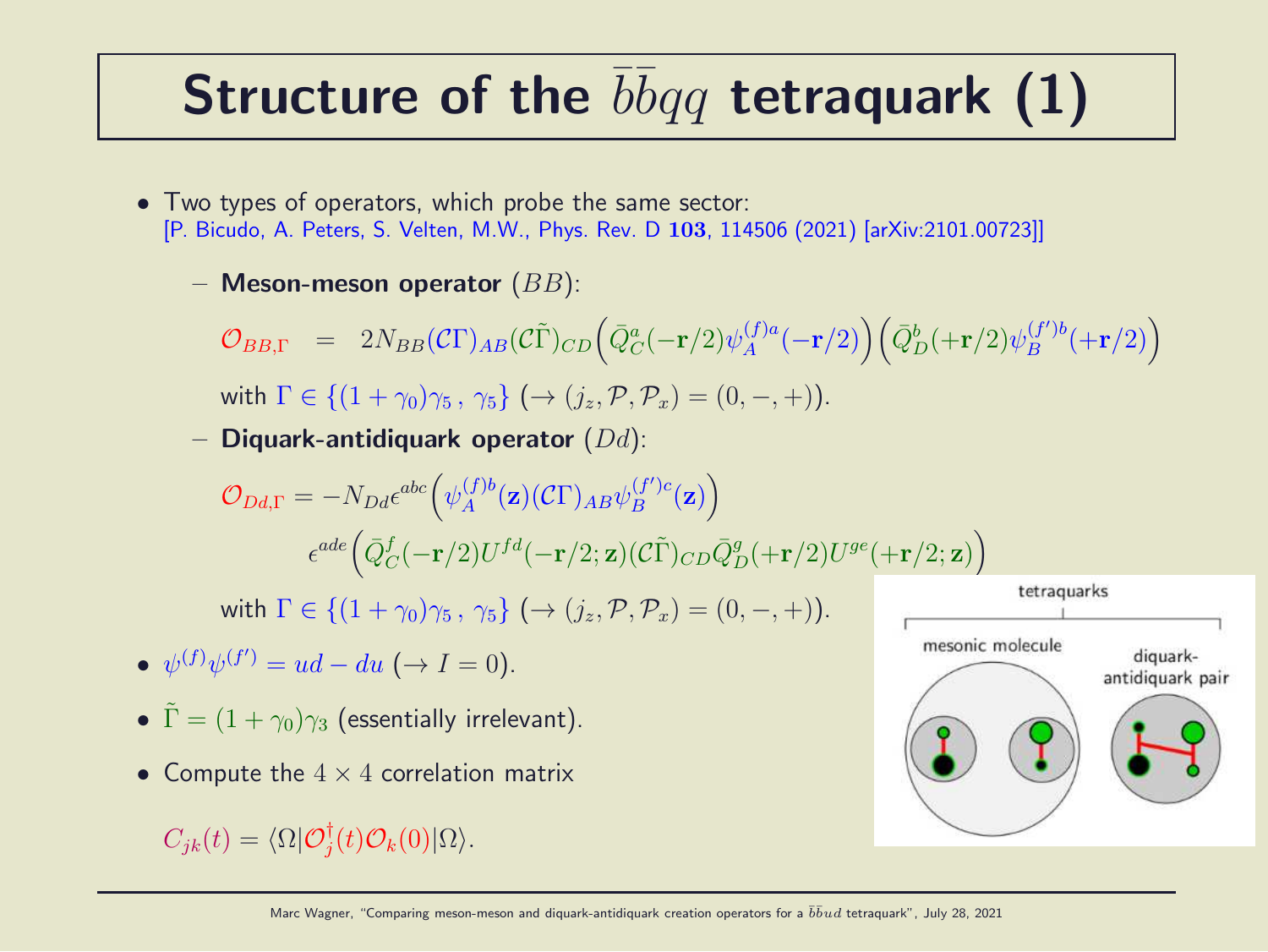### Structure of the  $\overline{b} \overline{b} q q$  tetraquark (2)

• Effective energies corresponding to diagonal elements of the correlation matrix,

$$
V_j^{\text{eff}}(r,t) = -\frac{1}{a} \log \Big( \frac{C_{jj}(t)}{C_{jj}(t-a)} \Big) \quad \text{(no sum over } j\text{)}.
$$

- $\bullet\,$  For large  $\bar b \bar b$  separations (right plot  $r\approx 0.79$  fm),  $BB$  effective energies reach plateaus at smaller  $t$  separations than  $Dd$  effective energies.  $\rightarrow$  BB dominates at large r, Dd not important (energetically disfavored due to flux tube).
- For small  $\bar{b}\bar{b}$  separations (left plot  $r \approx 0.16$  fm),  $BB$  and  $Dd$  effective energies similar.  $\rightarrow$  More detailed investigation at small r necessary.

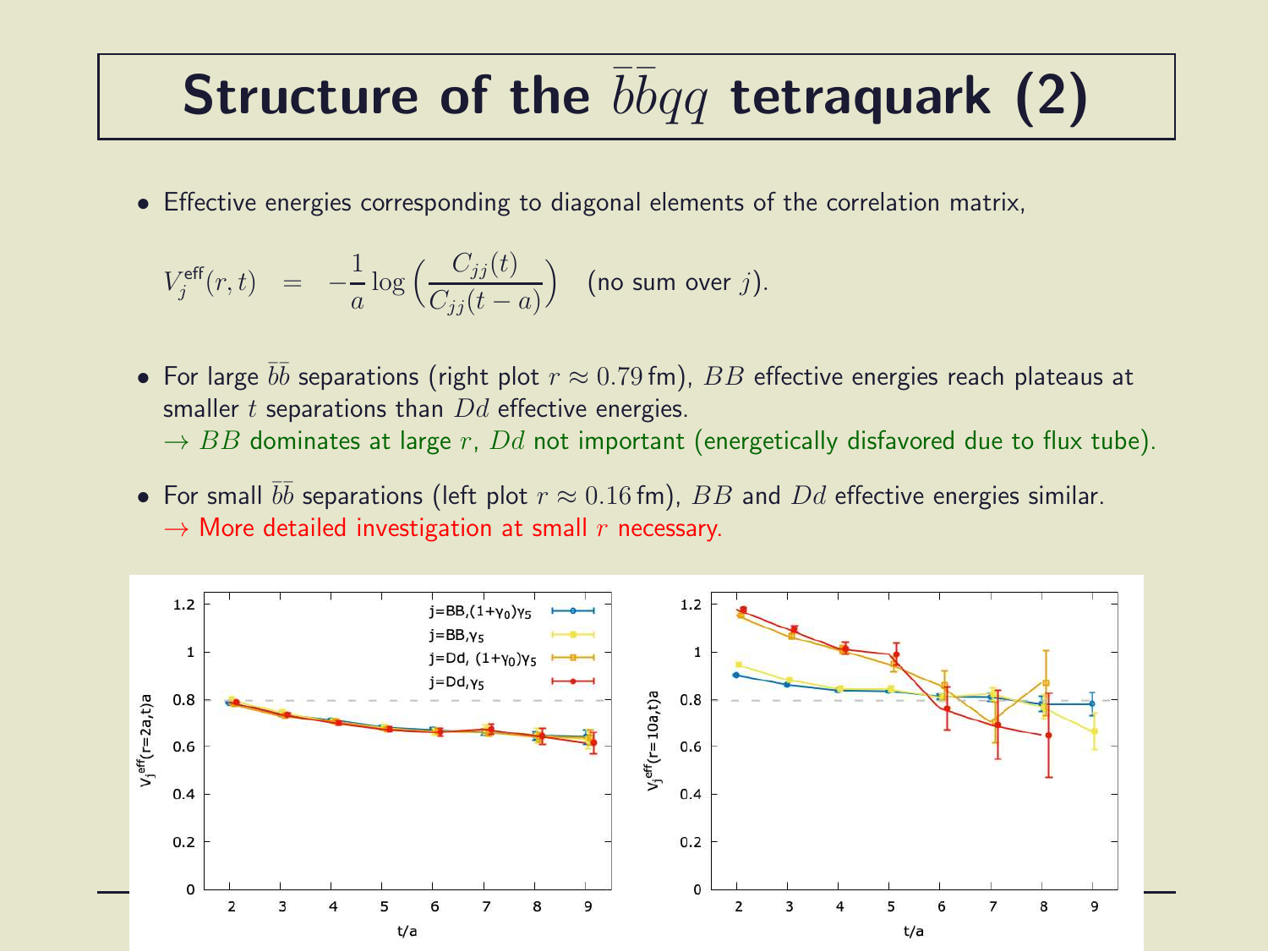## Structure of the  $\overline{b} \overline{b} q q$  tetraquark (3)

• Differences of effective energies corresponding to diagonal elements of the correlation matrix at small temporal separation  $t=2a$  as functions of the  $\bar{b}\bar{b}$  separation  $r,$ 

$$
V_j^{\text{eff}}(r, t = 2a) - V_k^{\text{eff}}(r, t = 2a).
$$

- $\bullet$   $BB$  versus  $Dd$  (left):  $Dd$  dominates for  $r\,{\lesssim}\,3.15\,a\approx 0.25\,{\rm fm},$  while  $BB$  dominates for  $r \gtrsim 3.15 a \approx 0.25$  fm.
- BB operators (center):  $\Gamma = (1 + \gamma_0)\gamma_5$  leads to larger ground state overlap than  $\Gamma = \gamma_5$ . (Expected. Via a Fierz transformation one can show that  $\Gamma = (1 + \gamma_0)\gamma_5$  generates exclusively ground state mesons, while  $\gamma_5$  also generates parity excitations.)
- Dd operators (right):  $\Gamma = (1 + \gamma_0)\gamma_5$  leads to larger ground state overlap than  $\Gamma = \gamma_5$ . (Interesting. In the literature mostly  $\gamma_5$  is discussed.)

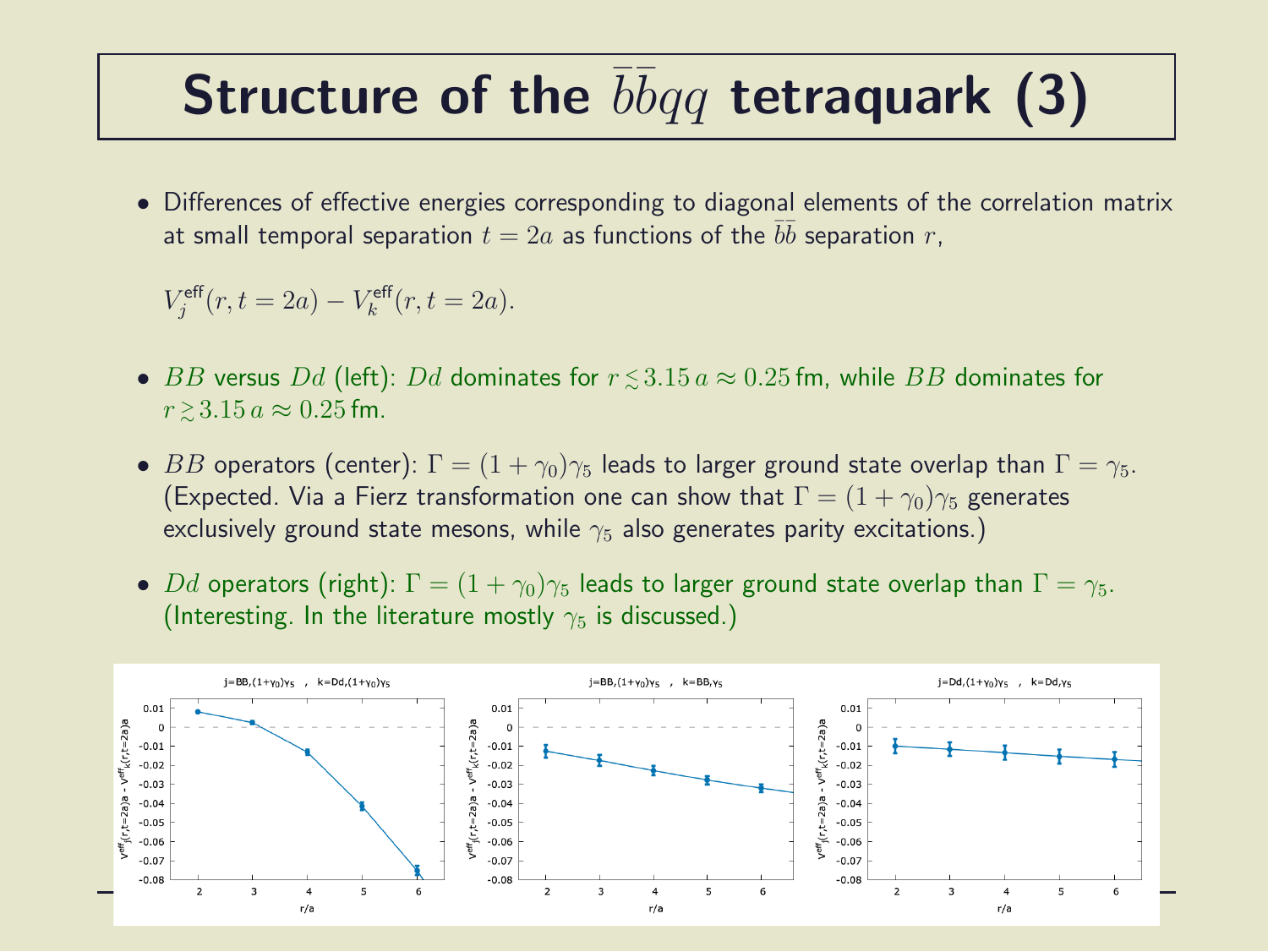## Structure of the  $\overline{b} \overline{b} q q$  tetraquark (4)

• Optimize trial states

$$
|\Phi_{b,d}\rangle = b|\Phi_{BB,(1+\gamma_0)\gamma_5}\rangle + d|\Phi_{Dd,(1+\gamma_0)\gamma_5}\rangle
$$

 $(|\Phi_j\rangle=\mathcal{O}_j|\Omega\rangle)$  by minimizing effective energies

$$
V_{b,d}^{\text{eff}}(r,t) = -\frac{1}{a} \log \left( \frac{C_{[b,d][b,d]}(t)}{C_{[b,d][b,d]}(t-a)} \right) , C_{[b,d][b,d]}(t) = \left( \begin{array}{c} b \\ d \end{array} \right)_{j}^{\dagger} C_{jk}(t) \left( \begin{array}{c} b \\ d \end{array} \right)_{k}.
$$

with respect to  $b, d \in \mathbb{C}$ .

• Since norm and phase of  $b$  and  $d$  are irrelevant, consider relative weights of  $BB$  and  $Dd$ ,

$$
w_{BB} = \frac{|b|^2}{|b|^2 + |d|^2}
$$
,  $w_{Dd} = \frac{|d|^2}{|b|^2 + |d|^2} = 1 - w_{BB}$ .

• For fixed 
$$
b\bar{b}
$$
 separation  $r$ ,  $w_{BB}$  and  $w_{Dd}$  decimal only weakly on  $t$ .  
\n $\rightarrow w_{BB}$  and  $w_{Dd}$  estimate the percentage of  $BB$  and of  $Dd$ .  
\n $\rightarrow w_{BB}$  and  $w_{Dd}$  estimate the percentage of  $BB$  and of  $Dd$ .  
\n $\rightarrow \frac{10}{100}$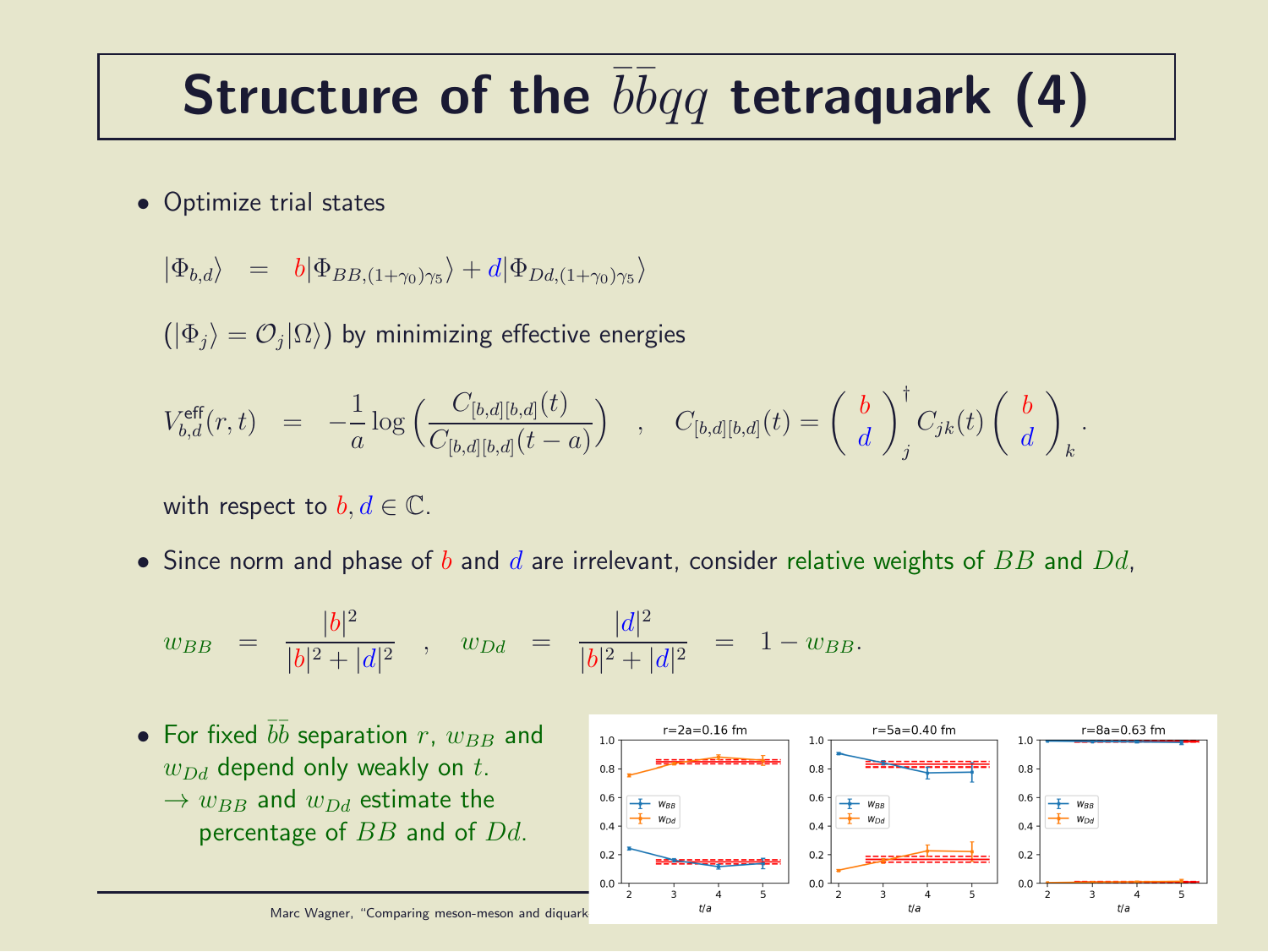## Structure of the  $\overline{b} \overline{b} q q$  tetraquark (5)

- $\bullet$   $w_{BB}$  and  $w_{Dd}$  as functions of the  $\bar{b}\bar{b}$  separation  $r$  (for two ensembles,  $a \approx 0.079$  fm and  $a \approx 0.063$  fm).
- $\bullet$   $r \lesssim 0.2$  fm: Clear diquark-antidiquark dominance.
- $\bullet$  0.2 fm $\lesssim$   $r$   $\lesssim$  0.3 fm: Diquark-antidiquark dominance turns into meson-meson dominance.
- $0.5$  fm $\lesssim r$ : Essentially a meson-meson system.

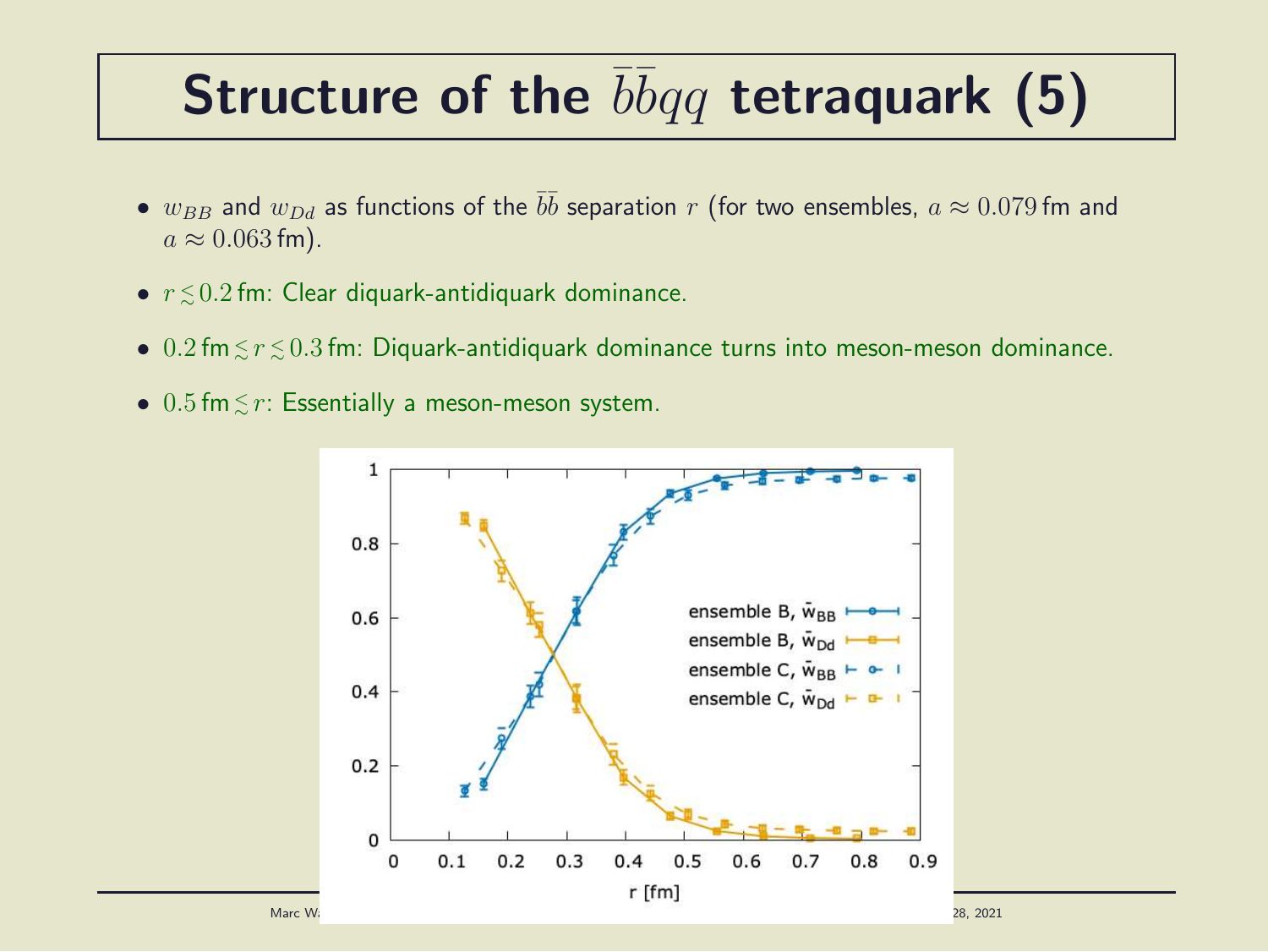### Structure of the  $\overline{b} \overline{b} q q$  tetraquark (6)

• Generalized eigenvalue problem (GEVP)

$$
C_{jk}(t)v_k^{(n)}(t) = \lambda^{(n)}(t)C_{jk}(t_0)v_k^{(n)}(t) , n = 0,..., N-1
$$

for  $t_0/a \ge 1$  and  $t/a > t_0/a$  with corresponding effective energies

$$
V^{\text{eff},(n)}(r,t) = -\frac{1}{a}\log\Big(\frac{\lambda^{(n)}(t)}{\lambda^{(n)}(t-a)}\Big).
$$

• Eigenvector components  $v_j^{(n)}$  $\psi_j^{(n)}(t)$  (which we always normalize according to  $\sum_j |v_j^{(n)}|$  $j^{(n)}(t)|^2=1$ contain information about the relative importance of the operators. For large t and  $t_0$ ,

$$
|n\rangle \approx \sum_j v_j^{(n)}(t) |\Phi_j\rangle,
$$

where  $\approx$  denotes an approximate expansion of the energy eigenstate  $|n\rangle$  in terms of the trial states  $|\Phi_i\rangle$ .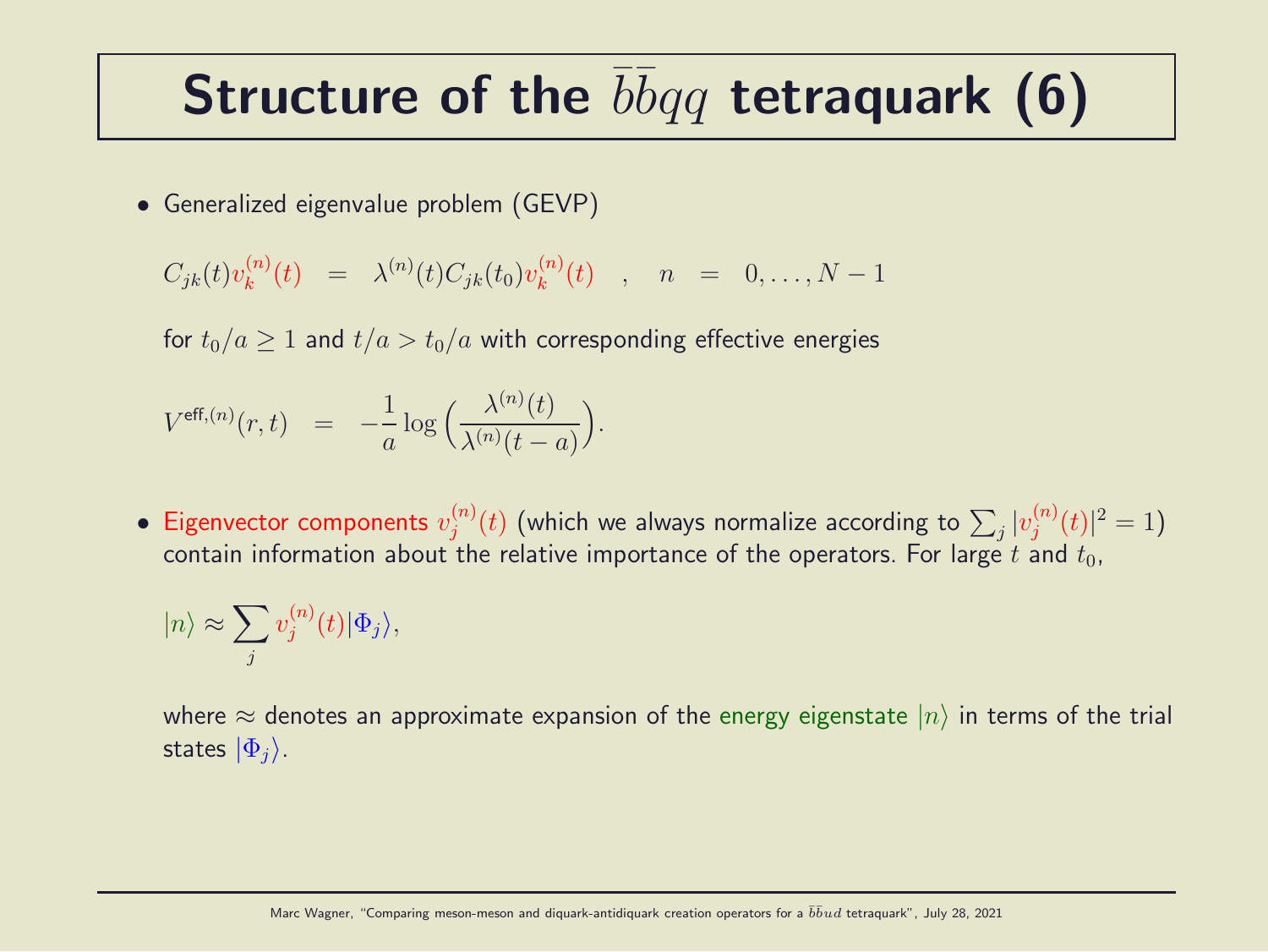### Structure of the  $\overline{b} \overline{b} q q$  tetraquark (7)

• One can show: For  $t_0 = t - a$ , optimizing trial states by minimizing effective energies (as on previous slides) is equivalent to solving a GEVP, i.e.

$$
(w_{BB}, w_{Dd}) = (|v_{BB,(1+\gamma_0)\gamma_5}^{(0)}|^2, |v_{DA,(1+\gamma_0)\gamma_5}^{(0)}|^2)
$$

(might offer another perspective on GEVP eigenvector components).  $\rightarrow$  Results for  $w_{BB}$  and  $w_{DA}$  can also be interpreted as GEVP results. [P. Bicudo, A. Peters, S. Velten, M.W., Phys. Rev. D 103, 114506 (2021) [arXiv:2101.00723]]

- In the literature typically small values for  $t_0$  are used, e.g.  $t_0/a = 1$  (instead of  $t_0 = t a$  as used to obtain  $w_{BB}$  and  $w_{Dd}$  on previous slides).
- Similar results also for  $t_0/a = 1$ , when using a  $2 \times 2$  correlation matrix (left plot).
- Consistent results, when using a  $4 \times 4$  correlation matrix (right plot).

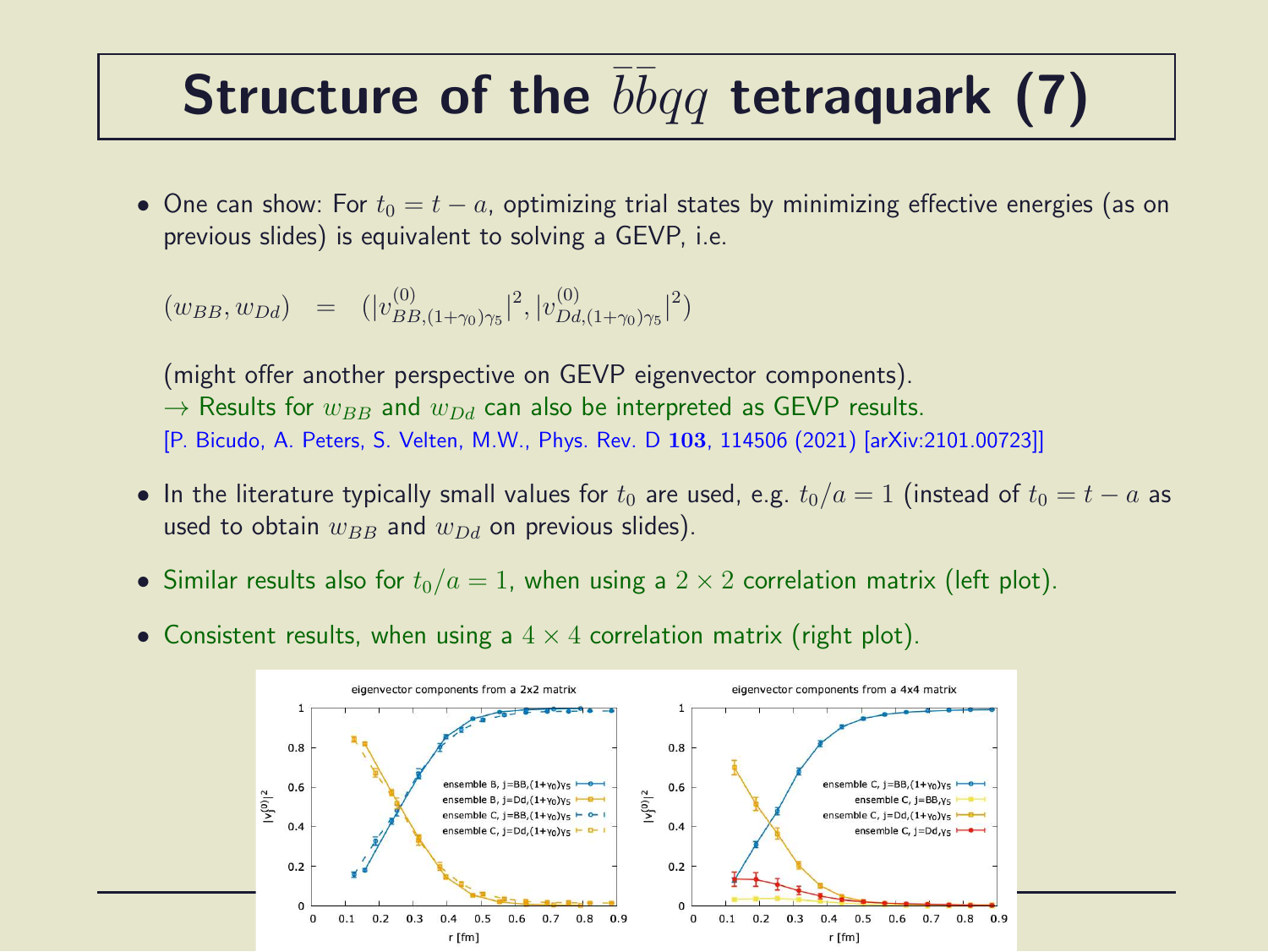## Structure of the  $\overline{b} \overline{b} q q$  tetraquark (8)

• Define the  $r$  dependent  $BB$  and  $Dd$  percentages,

$$
p_{BB}(r) = w_{BB} \quad , \quad p_{Dd}(r) = w_{Dd}
$$

and use the probability density of the  $\bar b \bar b$  separation

 $p_r(r)$  =  $4\pi |R(r)|^2$ 

obtained from the BO wave function  $R(r)/r$ , to estimate the total BB and Dd percentages of the  $\overline{b} \overline{b} u d$  tetraquark with quantum numbers  $I(J^P) = 0(1^+)$ :

$$
\%BB = \int dr \, p_r(r) p_{BB}(r) \quad , \quad \%Dd = \int dr \, p_r(r) p_{Dd}(r) = 1 - \%BB.
$$

- We find  $\%BB = 0.58$ ,  $\%Dd = 0.42$ .
- Using  $|v_{BF}^{(0)}|$  $\frac{1}{B B,(1+\gamma_0)\gamma_5}|^2,|v_{Dd}^{(0)}|$  $\int_{Dd,(1+\gamma_0)\gamma_5}^{(0)}|^2$  instead of  $w_{BB},w_{Dd}$  we find  $\%BB = 0.60, \,\%Dd = 0.40.5$
- Results are in qualitative agreement with a GEVP result we obtained in a full lattice QCD computation, where the  $b$  quarks are treated within NRQCD. [L. Leskovec, S. Meinel, M. Pflaumer and M.W., Phys. Rev. D 100, 014503 (2019) [arXiv:1904.04197]] [Talk by M. Pflaumer, today in this session at 6:45 a.m.]